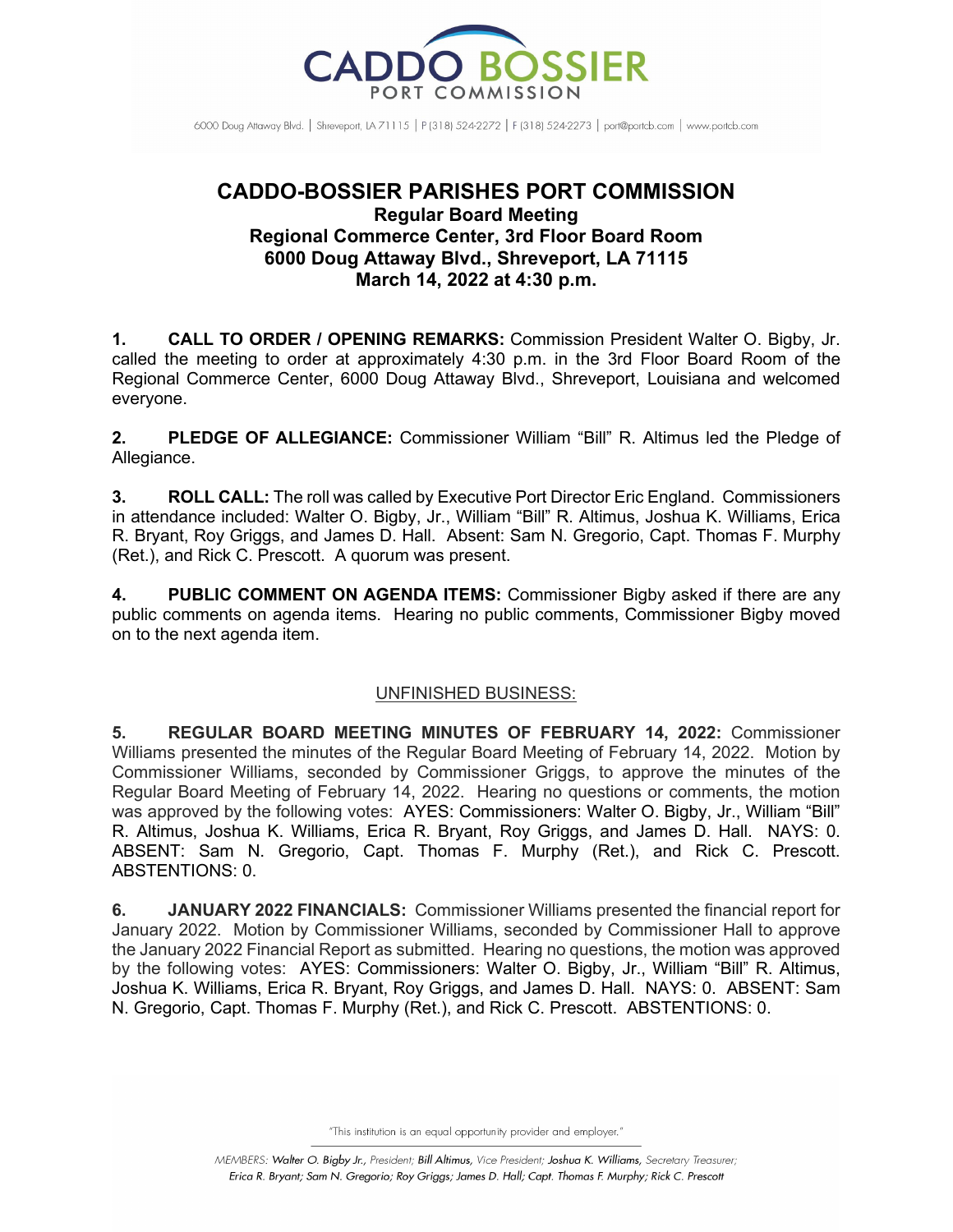## NEW BUSINESS:

**7. RESOLUTION NO. 5 OF 2022:** A RESOLUTION TO APPROVE THE COMPLETED SYSTEMS SURVEY AND COMPLIANCE QUESTIONNAIRE REQUIRED BY THE LOUISIANA LEGISLATIVE AUDITOR, AND TO OTHERWISE PROVIDE WITH RESPECT THERETO.

WHEREAS, the Caddo-Bossier Parishes Port Commission has completed the Systems Survey and Compliance Questionnaire ("Questionnaire"), as required by the Louisiana Legislative Auditor for the calendar year 2021 Audit.

NOW, THEREFORE, BE IT RESOLVED, by the Caddo-Bossier Parishes Port Commission in due and legal session convened that the Caddo-Bossier Parishes Port Commission hereby approves the completed Systems Survey and Compliance Questionnaire, as required by the Louisiana Legislative Auditor.

BE IT FURTHER RESOLVED, that the Executive Port Director is hereby authorized to sign the completed Systems Survey and Compliance Questionnaire on behalf of the Caddo-Bossier Parishes Port Commission, and transmit the Questionnaire to Heard, McElroy & Vestal for the calendar year 2021 Audit.

BE IT FURTHER RESOLVED, that if any provision or item of this Resolution or the application thereof is held invalid, such invalidity shall not affect other provisions, items or applications of this Resolution which can be given effect without the invalid provisions, items or applications, and to this end the provisions of this Resolution are hereby declared severable.

BE IT FURTHER RESOLVED, that all Resolutions or parts thereof in conflict herewith are hereby repealed.

Approved as to legal form and content: */s/ Dannye W. Malone*\_\_\_\_\_\_\_\_\_\_\_\_\_ Dannye W. Malone 3/10/2022\_\_\_\_\_\_\_\_\_\_\_\_\_\_\_\_\_\_\_\_\_\_ Date

I HEREBY CERTIFY that the above and foregoing is a true and correct copy of Resolution No. 5 of 2022, unanimously adopted by the members of the Caddo-Bossier Parishes Port Commission at a meeting duly and legally called, convened, and held in Shreveport, Caddo Parish, Louisiana on the 14th day of March, 2022 and that the same has not been revoked or rescinded.

WITNESS MY SIGNATURE at Shreveport, Louisiana on this 14th day of March, 2022.

| /s/ Joshua K. Williams  | 3/14/2022 |  |
|-------------------------|-----------|--|
| Joshua K. Williams      | Date      |  |
| Secretary-Treasurer     |           |  |
| /s/Walter O. Bigby, Jr. | 3/14/2022 |  |
| Walter O. Bigby, Jr.    | Date      |  |
| President               |           |  |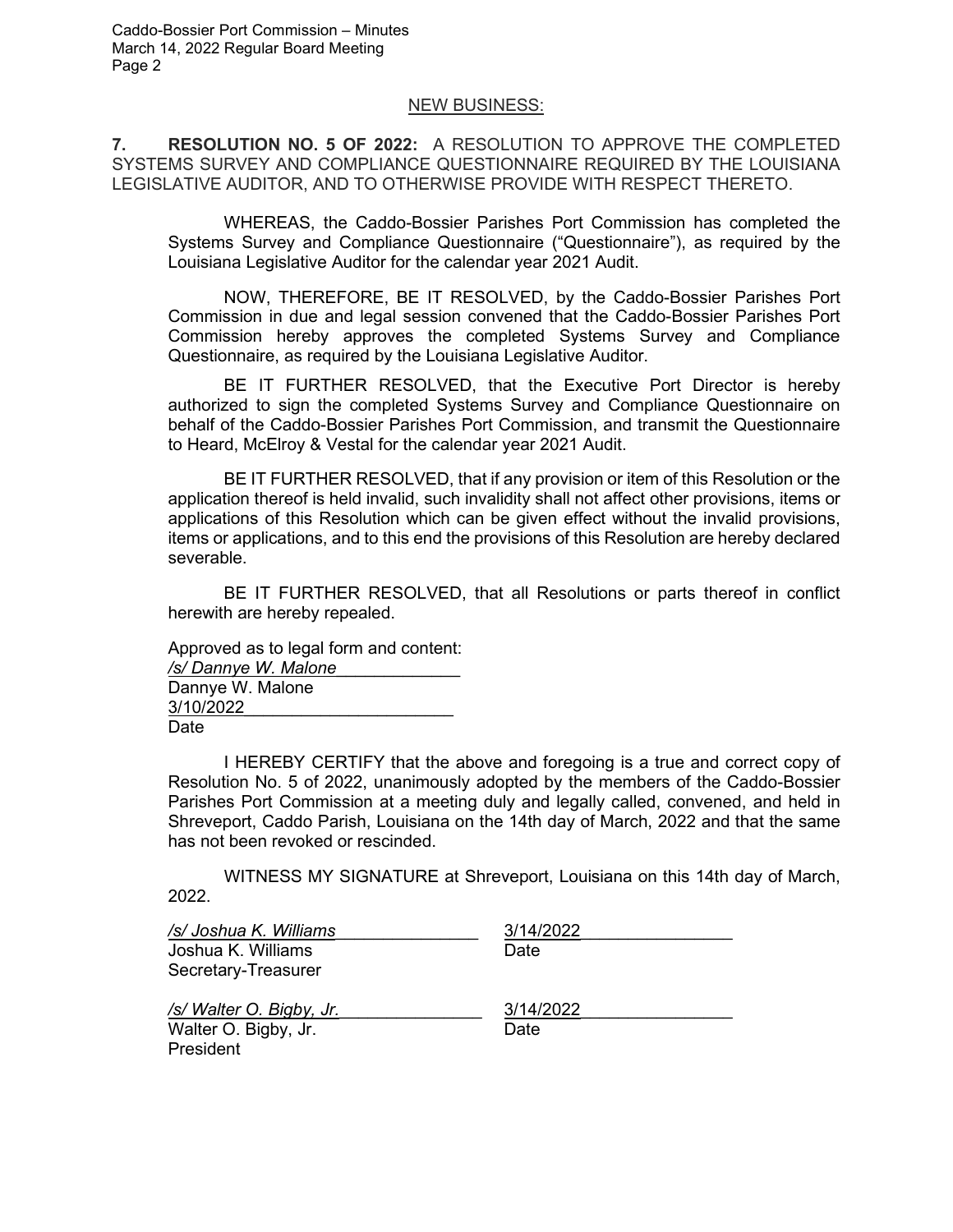Caddo-Bossier Port Commission – Minutes March 14, 2022 Regular Board Meeting Page 3

Mr. England noted that the annual audit process includes a questionnaire to be completed as well as an accompanying resolution. Our auditors, Heard, McElroy, & Vestal, will transmit the questionnaire and the adopted resolution to the Louisiana Legislative Auditor as required. It is recommended for approval. Motion by Commissioner Hall, seconded by Commissioner Altimus to approve Resolution No. 5 as presented. The motion was approved by the following votes: AYES: Commissioners: Walter O. Bigby, Jr., William "Bill" R. Altimus, Joshua K. Williams, Erica R. Bryant, Roy Griggs, and James D. Hall. NAYS: 0. ABSENT: Sam N. Gregorio, Capt. Thomas F. Murphy (Ret.), and Rick C. Prescott. ABSTENTIONS: 0.

**8. MAJOR ROADWAY PROJECTS UPDATE:** Jimmie Davis Bridge Project: Mr. England discussed several aspects of the Jimmie Davis Project, including the creation of an economic development corporation to assume the operation and maintenance responsibilities of the existing bridge, transforming the current Jimmie Davis Bridge into a linear park for pedestrian and bicycle traffic, improving the existing Jimmie Davis Bridge into a new two-lane highway; constructing a two lane bridge adjacent to the existing Jimmie Davis Bridge; or alternatively constructing a single four-lane bridge. DOTD has commenced the RFP process to select the design-build contractor for the Jimmie Davis Bridge Project. It has not been determined whether the four-lane or twolane bridge will be built with the existing bridge being repurposed for pedestrians.

3132 Extension Project: Mr. England discussed the preferred route, B2, for LA Hwy 3132 under consideration by the MPO; the request for a no build option submitted to the MPO by counsel for Larkin Development Company; the introduction of a new toll bridge in the port area and related project options.

I-69 Service Road Project: Mr. England noted Desoto Parish, Bossier Parish, Caddo Parish, NLCOG, and the Port have entered into an agreement and pooled their collective funds for the construction of the I-69 Service Road Project. As a result of the Covid-19 pandemic, construction costs have increased by 80%. An application for a raise grant will be submitted to subsidize the increased cost of the project. This local share will increase from \$17 million to approximately \$30 million. This project has moved into stage one and an environmental assessment has been initiated. A categorical exclusion offers a faster turnaround than an environmental impact study. This accelerated process is authorized since a large part of the environmental assessment was already completed for the I-69 Record of Decision for the SIU-15.

I-69 Project: Mr. England stated officials from Desoto Parish, Webster Parish, Caddo Parish, Bossier Parish, and the City of Shreveport recently met to discuss the potential of submitting a funding application under the Infrastructure Investment and Jobs Act (IIJA) which has \$1.2 trillion available for funding projects. It was determined that of all the major transportation projects for this area, the I-69 project, with its Record of Decision in place and all the preliminary work completed, is ready to move forward with the right-of-way acquisition, engineering, and construction. The I-69 project is the most ideal project for the region to seek funding from the IIJA Act. We will be looking to complete an application using a specialty engineering firm familiar with this process. There was also discussion of the I-49 inner-city corridor project which is also another local major project. But the key difference between these two projects is the I-69 project has a Record of Decision for SIU-15 and has gone through the FHWA process. In comparison, the I-49 project is still in the environmental impact study phase and the route through the inner-city corridor has not been determined. Completing the application will require a small amount of funds from each governmental entity. It is estimated this application will be for a portion of the roadway of I-69, from I-49 to I-20.